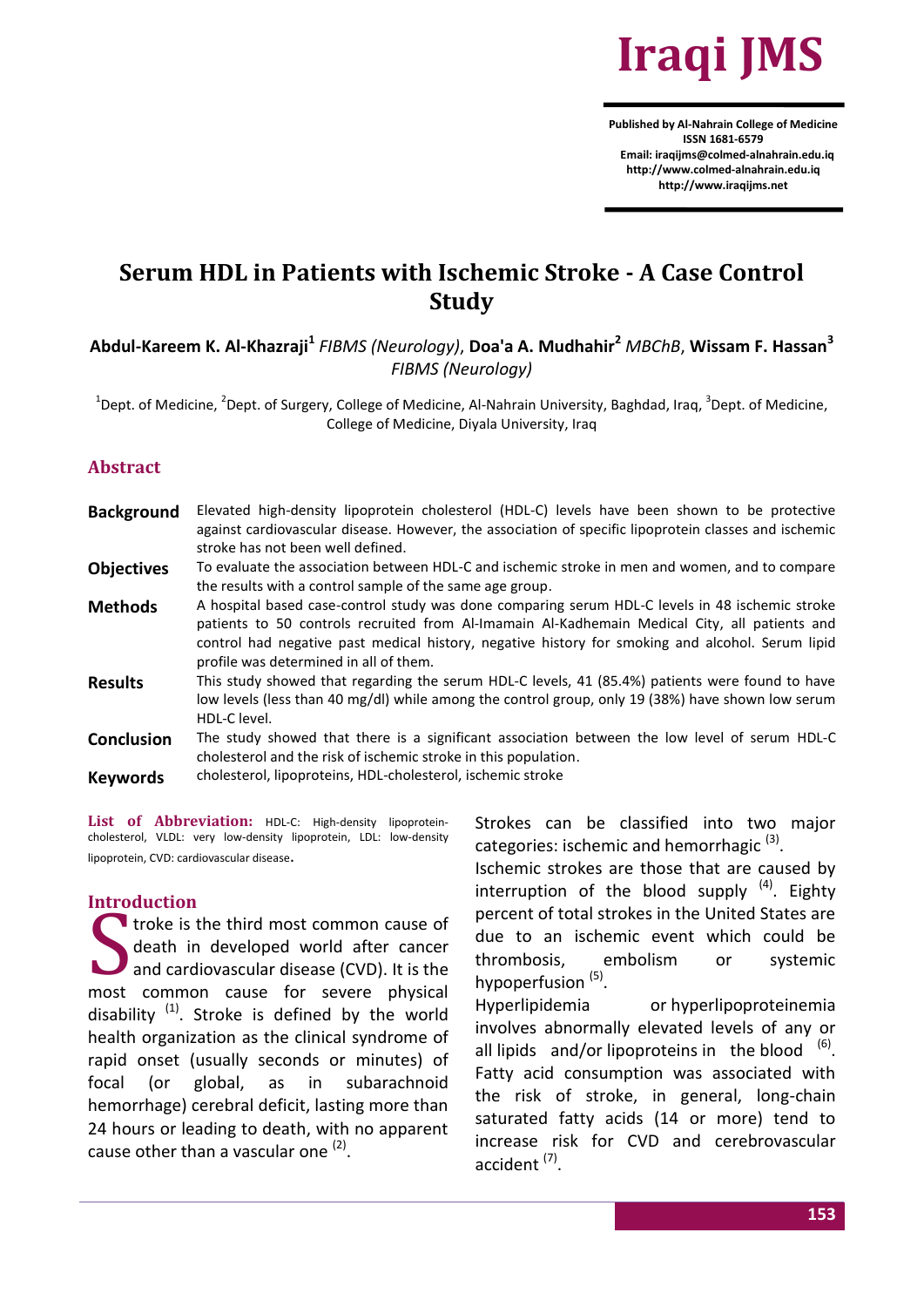High-density lipoprotein cholesterol (HDL-C) is one of the five major groups of [lipoproteins,](http://en.wikipedia.org/wiki/Lipoprotein) and it is the smallest in the molecular size. HDL-C carries many lipid and protein species, several of which have very low concentrations but are biologically very active. HDL-C help to inhibit [oxidation,](http://en.wikipedia.org/wiki/Oxidation) [inflammation,](http://en.wikipedia.org/wiki/Inflammation) [activation of](http://en.wikipedia.org/wiki/Endothelium)  [the endothelium,](http://en.wikipedia.org/wiki/Endothelium) [coagulation,](http://en.wikipedia.org/wiki/Coagulation) and [platelet](http://en.wikipedia.org/wiki/Platelet)  [aggregation.](http://en.wikipedia.org/wiki/Platelet) All these properties may contribute to the ability of HDL-C to protect from atherosclerosis<sup>(8)</sup>.

There is overwhelming evidence for a strong independent, inverse relation between levels of HDL-C and coronary heart disease  $(9)$ . However. their association with cerebrovascular disease is not clear. Indeed, HDL-C is not usually mentioned as a risk factor for ischemic stroke <sup>(10)</sup>. The association between coronary artery disease and cerebrovascular disease can be ascribed to a common pathophysiological antecedent, atherosclerosis. Many patients with clinically apparent or silent myocardial ischemia have coexistent cerebrovascular disease.

Atherosclerotic lesions tend to develop first in the aorta, then in the coronary arteries, and later in the cerebrovascular and peripheral circulation <sup>(11)</sup>. Serum lipid levels have been related to carotid artery atherosclerosis in a variety of ultrasonographic and angiographic studies <sup>(12)</sup>, but their relation to stroke is unclear. A negative association between HDL-C levels and risk of stroke or transient ischemic attacks has been found in several, although not all, case-control studies <sup>(13)</sup>.

The purpose of this study was to examine the association of specific lipoprotein class (serum HDL) and ischemic stroke among men and women.

# **Methods**

It is a case control study held at Al-Imamain Al-Kadhemain Medical City to evaluate the association between serum HDL-C levels and the occurrence of ischemic stroke.

From November 2013 to March 2015, 48 patients aged 43 to 89 years (21 males, 27 females) admitted to the Department of Medicine at the Al-Imamain Al-Kadhemain Medical City in Baghdad for acute ischemic stroke with negative past medical history were included in this study.

All of them presented with a focal neurological deficit of sudden onset. Transient ischemic attacks (complete regression of all neurological deficits in less than 24 hours) and strokes were both included.

Patients with vascular risk factors other than hyperlipidaemia were excluded from entry to the study by asking patients whether a doctor had ever told them that they had hypertension, angina or myocardial infarction (heart attack, coronary thrombosis), previous stroke, diabetes, or other disorders. They were also asked for details of any regular medical treatment including antihypertensive treatment, 12-lead ECG was recorded at rest. Serum lipid profile was determined in all patients.

Patients with hemorrhagic transformation were excluded during data collection.

Clinical examination and cerebral CT scan without contrast injection were performed in all of them after admission.

These information were obtained from the patients themselves if they were able to communicate or from their relatives if they were unable to talk.

Fifty healthy persons of the same age group from staff of the hospital were randomly recruited during the same period, asked whether a doctor had ever told them that they had hypertension, angina or myocardial infarction (heart attack, coronary thrombosis), stroke, diabetes, or other disorders. They were also asked for details of any regular medical treatment including antihypertensive treatment, Serum lipid profile was determined in all of them.

# **Data Analysis**

Lipid profile was done for them for the purpose of this study; a serum sample after 12 hours of overnight fasting was taken to the lab for the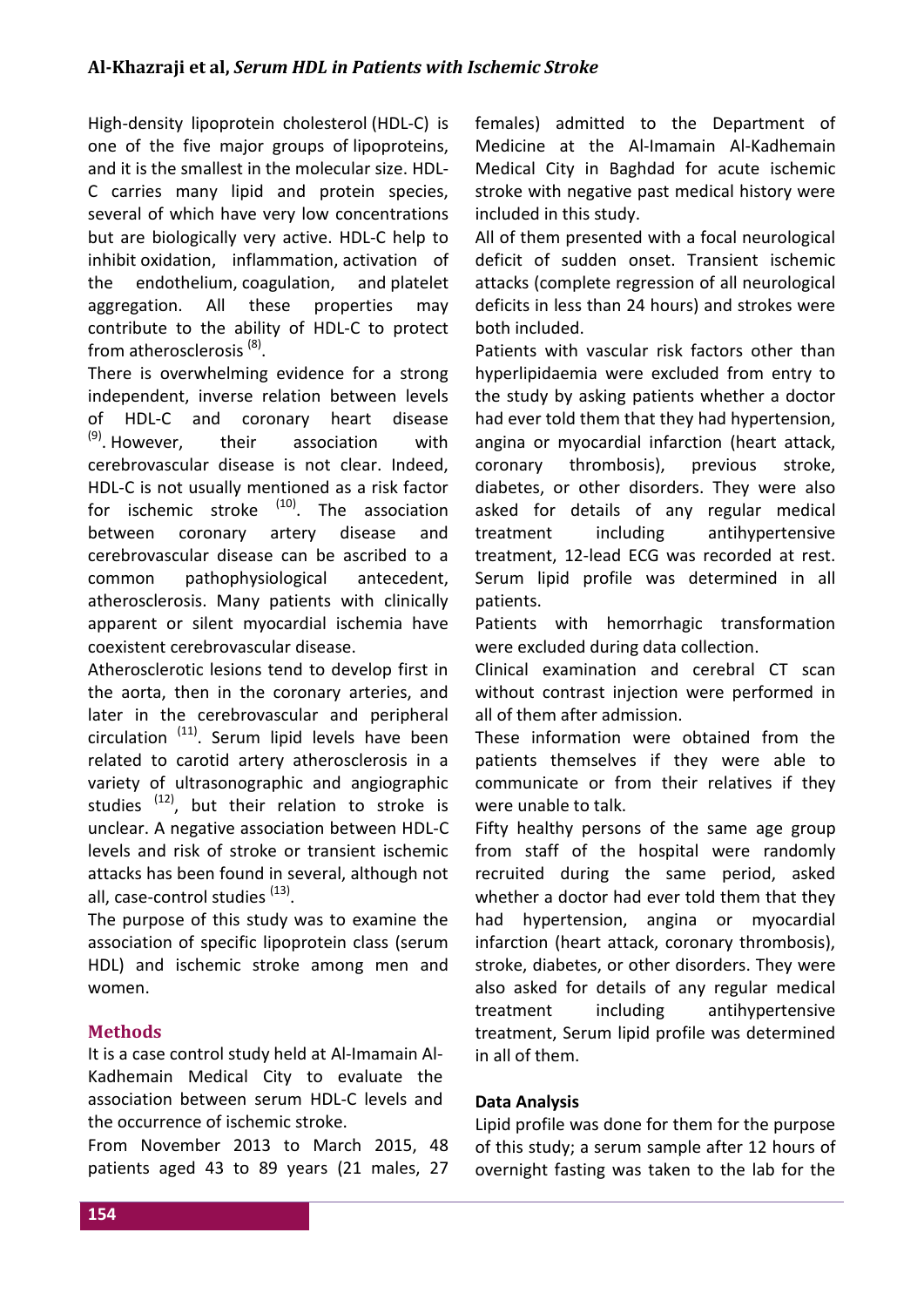measurement the Total serum cholesterol, triglycerides, and HDL-cholesterol, using enzymatic colorimetric method.

#### **Statistical Analysis**

Analysis of data was carried out using the available statistical package of SPSS-17 (Statistical Packages for Social Sciencesversion 17 "PASW" Statistics) for determination of statistical significance among different variables. A descriptive statistics like mean together with analytic statistics, have been done when appropriate. A *P* value of less than 0.05 was considered as significant.

The frequency of ischemic stroke among patients was more in females 27 (56.25%), with only 21 male patients (43.75%), while the control group was chosen with equal male: female ratio (Table 1).

The frequency of ischemic stroke was also more frequent among the age older than 65 years with 35 cases (72.9%) while 13 cases (27%) were found to be younger than this age, In the control group the age difference was less prominent with 26 patients (52%) were older than 65 years and 24 patients (48%) younger than this (Table 2).

Regarding the serum HDL-C levels, 41 (85.4%) patients were found to have low levels (less than 40 mg/dl) while among the control group, only 19 (38%) have shown low serum HDL-C level (Table 5, Figure 1).

# **Results**

The study included 48 (patients with ischemic stroke and negative past medical history), and 50 (healthy persons served as control).

# **Table 1. Gender distribution among cases and control groups**

| Sex         | <b>Cases</b> | %      | <b>Controls</b> | %   | P value |
|-------------|--------------|--------|-----------------|-----|---------|
| <b>Male</b> | 21           | 43.75% | 25              | 50% | 0.5     |
| Female      | 27           | 56.25% | 25              | 50% |         |

## **Table 2. Age distribution in the cases and control groups**

| Sex             | Cases | %     | <b>Controls</b> | %   | P value |
|-----------------|-------|-------|-----------------|-----|---------|
| $>65$ years     | 35    | 72.9% | 26              | 52% | 0.03    |
| $\leq 65$ years | 13    | 27%   | 24              | 48% |         |

#### **Table 3. The relationship between age and sex among cases**

| <b>Sex</b>      | <b>Male</b> | Female | <b>Total</b> | P value |
|-----------------|-------------|--------|--------------|---------|
| > 65 years      | 14          | 21     | 35           |         |
| $\leq 65$ years |             | b      | 13           | 0.39    |
| <b>Total</b>    | 21          | 27     | 48           |         |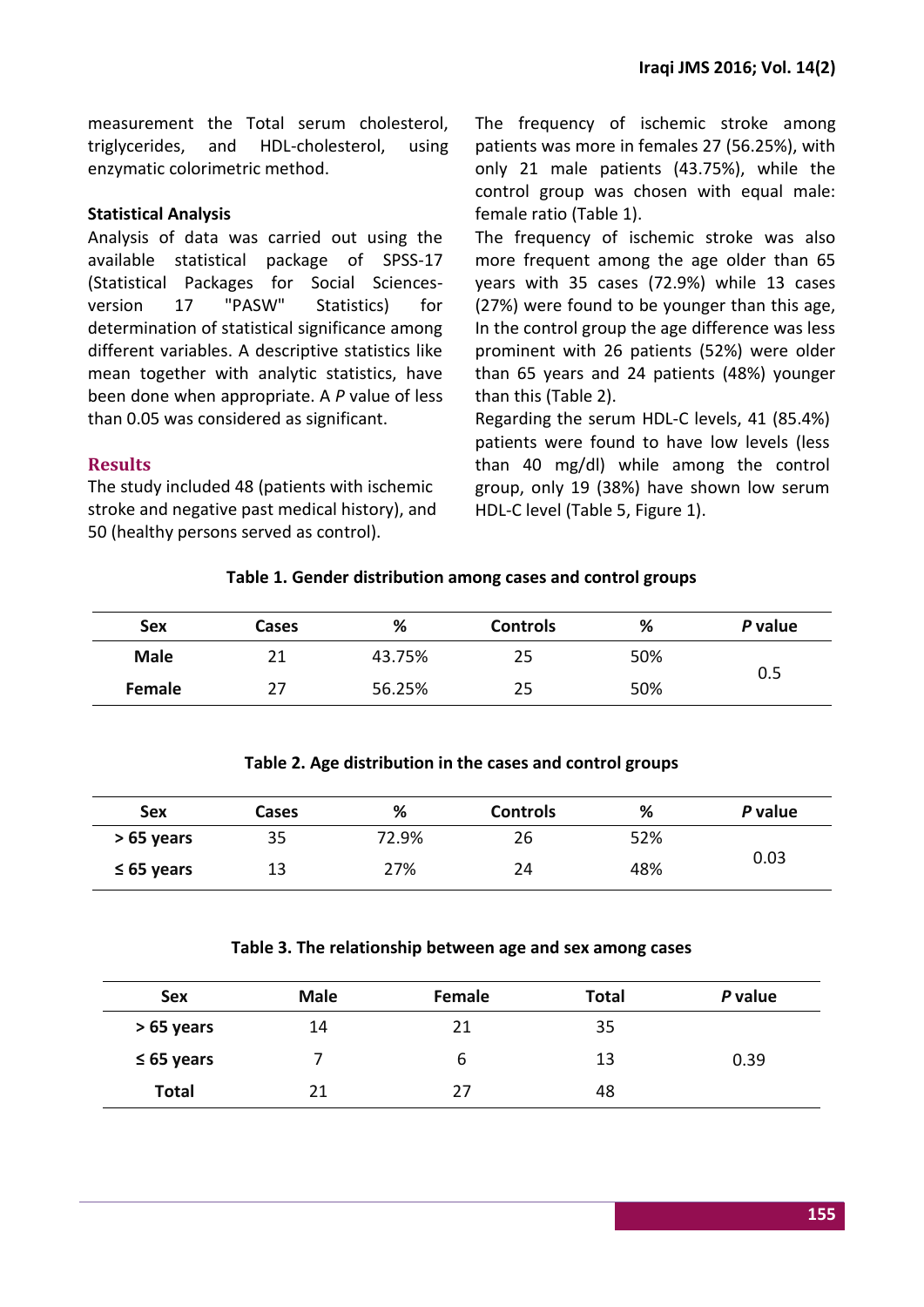#### **Al-Khazraji et al,** *Serum HDL in Patients with Ischemic Stroke*

| <b>Symptoms</b>             | <b>Frequency</b> | Percentage |
|-----------------------------|------------------|------------|
| Left sided weakness         | 16               | 33.0%      |
| <b>Right sided weakness</b> | 20               | 41.6%      |
| Slurred speech              | 12               | 25.0%      |

#### **Table 4. The frequency of the presenting symptoms among cases**

#### **Table 5. The serum HDL-C levels among cases and control groups**

| <b>Serum HDL</b> | <b>Cases</b> | %     | <b>Controls</b> | ℅   | P value  |
|------------------|--------------|-------|-----------------|-----|----------|
| $\leq 40$ mg/dl  | 41           | 85.4% | 19              | 38% | < 0.0001 |
| $>40$ mg/dl      |              | 14.5% | 31              | 62% |          |

Odd Ratio= 9.56





## **Discussion**

It has been shown in this case-control study, which is done on 48 ischemic stroke patients with negative past medical history and 50 control persons that the number of female patients was 27 compared to 21 male patients but this sex difference among cases wasn't statistically significant. It could be due to the small sample examined in this hospital based study since previous studies have indicated that Men have a higher risk for stroke. It has also revealed that 35 cases were older than 65 years while only 13 were younger than this age, and this is statistically significant difference among age group between patients with ischemic stroke and the control group (*P* = 0.03)

These results were consistent with Senelick et al that showed that 95% of strokes occur in people aged 45 years and older and two-thirds of strokes occur in those over the age of 65 years <sup>(14)</sup>. They are also consistent with Al-Mahdawi et al study in which there was statistically significant difference among age group older than 55 years with ischemic stroke  $(P = 0.04)$ , this indicates that old age is an important risk factor in the development of stroke <sup>(15)</sup>.

Regarding the level of serum HDL-C, this study showed that 85.4% of the patients were having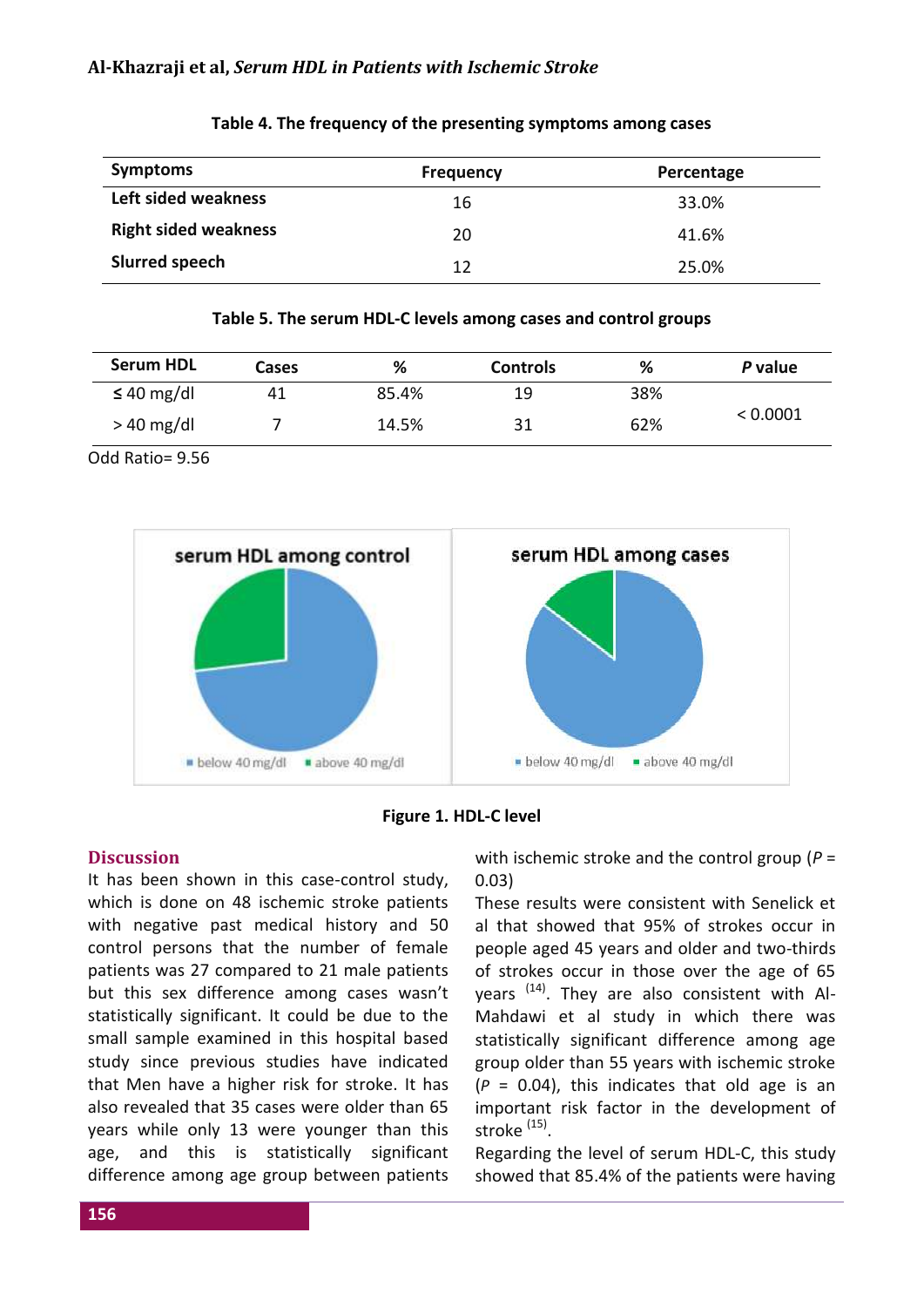low levels while only 38% of the control group were having such results taking into consideration that the control group were healthy, this may point to the importance of serum HDL-C levels in patients with ischemic stroke. The Northern Manhattan Stroke study has demonstrated a protective effect of greater HDL-C level for ischemic stroke in an elderly, multiethnic population of men and women and that HDL-C levels showed more protection for atherosclerotic stroke than non-atherosclerotic infarction but was significantly protective against both subtypes <sup>(16)</sup>. The Veterans Affairs– High density lipoprotein cholesterol Trial (VA-HIT) showed an independent protective effect of HDL-C level for stroke and other vascular outcomes over the 5 years of the study <sup>(17)</sup>.

Prospective cohort studies generally support an inverse association between HDL-C levels and the risk of ischemic stroke <sup>(18-20)</sup> and this was also consistent with the findings of the inverse association between HDL-C and the risks of total and ischemic stroke in both men and women in Yurong Zhang et al study <sup>(21)</sup>.

However, the relationship between abnormalities of serum lipids and stroke has been less clear than for coronary artery disease <sup>(22)</sup>. Some prospective cohort studies including the Framingham Heart Study have found no association between total serum cholesterol or HDL-C level and cerebral infarction  $(23)$ ; this could be because many of those studies did not differentiate between cholesterol components and the different stroke subtypes<sup>(24)</sup>.

In this hospital based case-control study, there is a significant association between the occurrence of ischemic stroke and the low levels of serum HDL-C cholesterol.

# **Acknowledgement:**

We have to thank our Professor Dr. Hasan A. Al-Hamdani for his greatest role in achievement of this study.

# **Author Contribution**

Dr. Al-Khazraji: research idea & discussion. Dr. Mudhahir: cases collection & writing. Dr. Hassan: reviewing of literatures of this & other researches.

# **Conflict of Interest**

The authors disclose no any financial & personal relationships with other people or organizations that inappropriately influence (bias) outwork.

# **Funding**

Self funding.

#### **References**

- **1.** Albucher J, Ferrieres J, Ruidavets J, et al. Serum lipids in young patients with ischemic stroke. Neurol Neurosurg Psychiatry.2000; 69 (1): 29-33.
- **2.** Goldstein LB, Adams R, Becker K, et al. Primary prevention of ischemic stroke: a statement for healthcare professionals from the Stroke Council of the American Heart Association. Stroke. 2001; 32: 280-99.
- **3.** Ropper AH, Samuels MA. Adams and Victor's Principles of neurology.  $9^{th}$  ed. NY: McGraw-Hill Professional; 2009: p. 746-846.
- **4.** Donnan GA, Fisher M, Macleod M, et al. Stroke. Lancet. 2008; 371: 1612-23.
- **5.** Wolf PA, Kannel WB, Verter J. Current status of risk factors for stroke. Neurol Clin. 1983; 1: 317-43.
- **6.** Dorland WAN. Dorland's Medical Dictionary for Health Consumers. Saunders, an imprint of Elsevier; 2007.
- **7.** Simon A, Fong J, Bernert JT Jr, et al. Serum fatty acids and the risk of stroke. Stroke. 1995; 26: 778-82.
- **8.** [Stephens NA,](http://www.ncbi.nlm.nih.gov/pubmed?term=Stephens%20NA%5BAuthor%5D&cauthor=true&cauthor_uid=23059119) [Kieft R,](http://www.ncbi.nlm.nih.gov/pubmed?term=Kieft%20R%5BAuthor%5D&cauthor=true&cauthor_uid=23059119) [Macleod A,](http://www.ncbi.nlm.nih.gov/pubmed?term=Macleod%20A%5BAuthor%5D&cauthor=true&cauthor_uid=23059119) [et](file:///F:/Hajduk%20%20SL) al. Trypanosome resistance to human innate immunity. [Trends](http://www.ncbi.nlm.nih.gov/pubmed/23059119)  [Parasitol.](http://www.ncbi.nlm.nih.gov/pubmed/23059119) 2012; 28(12): 539-45.
- **9.** Gordon DJ, Rifkind BM. High-density lipoprotein: the clinical implications of recent studies. N Engl J Med.1989; 321: 1311-6.
- **10.**Wolf PA, Belanger AJ, D'Agostino RB. Management of risk factors. Neurol Clin. 1992; 10: 167-91.
- **11.** Postiglione A, Napoli C. Hyperlipidemia and atherosclerotic cerebrovascular disease. Curr Opin Lipidol. 1995; 6: 236-42.
- **12.** Tell GS, Crouse PJR, Furberg CD. Relation between blood lipids, lipoproteins, and cerebrovascular atherosclerosis: a review. Stroke. 1988; 19: 423-30.
- **13.**Quizilbash N, Duffy SW, Warlow C, Mann J. Lipids are risk factors for ischemic stroke: overview and review. Cerebrovasc Diseases.1992; 2: 127-36.
- **14.** Senelick RC, Rossi PW, Dougherty K. Living with a stroke: A guide for families. Chicago: Contemporary Books; 1994.